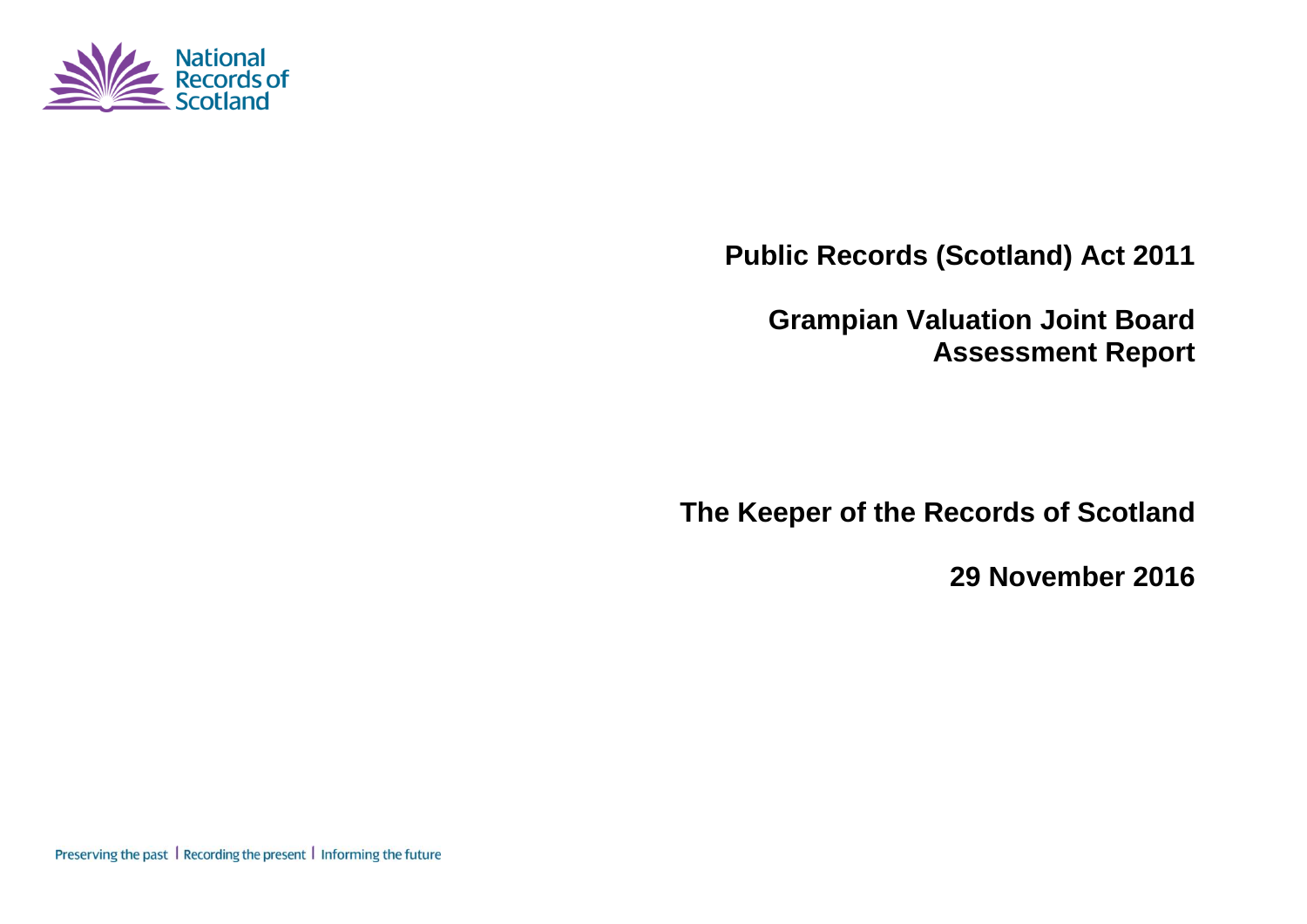#### **Assessment Report**

#### **Contents**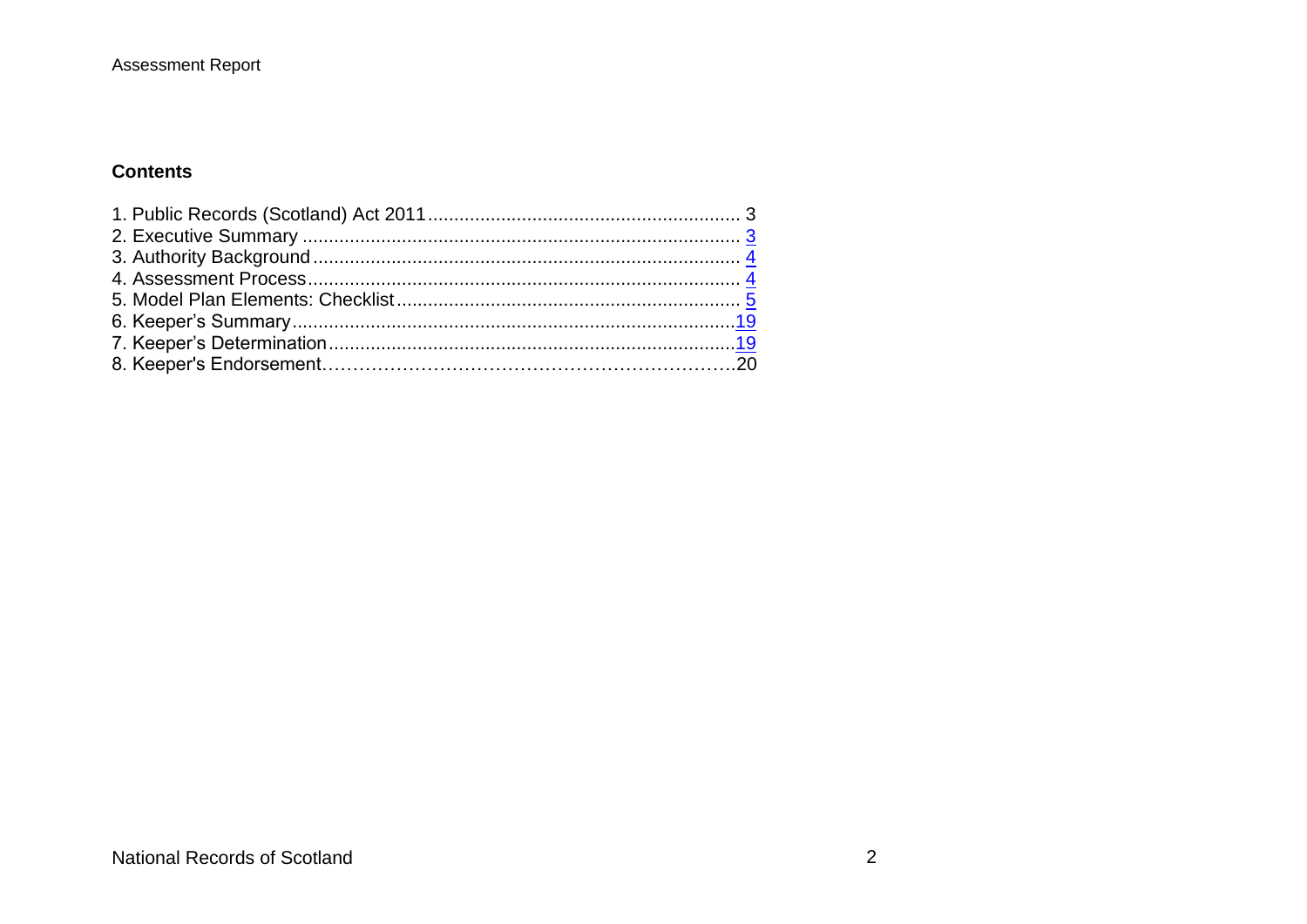## **1. Public Records (Scotland) Act 2011**

The Public Records (Scotland) Act 2011 (the Act) received Royal assent on 20 April 2011. It is the first new public records legislation in Scotland since 1937 and came fully into force on 1 January 2013. Its primary aim is to promote efficient and accountable record keeping by named Scottish public authorities.

The Act has its origins in *The Historical Abuse Systemic Review: Residential Schools and Children's Homes in Scotland 1950-1995* (The Shaw Report) published in 2007. The Shaw Report recorded how its investigations were hampered by poor record keeping and found that thousands of records had been created, but were then lost due to an inadequate legislative framework and poor records management. Crucially, it demonstrated how former residents of children's homes were denied access to information about their formative years. The Shaw Report demonstrated that management of records in all formats (paper and electronic) is not just a bureaucratic process, but central to good governance and should not be ignored. A follow-up review of public records legislation by the Keeper of the Records of Scotland (the Keeper) found further evidence of poor records management across the public sector. This resulted in the passage of the Act by the Scottish Parliament in March 2011.

The Act requires a named authority to prepare and implement a records management plan (RMP) which must set out proper arrangements for the management of its records. A plan must clearly describe the way the authority cares for the records that it creates, in any format, whilst carrying out its business activities. The RMP must be agreed with the Keeper and regularly reviewed.

#### **2. Executive Summary**

This report sets out the findings of the Keeper's assessment of the RMP of Grampian Valuation Joint Board by the Public Records (Scotland) Act 2011 Assessment Team following its submission to the Keeper on 9 February 2016*.*

The assessment considered whether the RMP of Grampian Valuation Joint Board was developed with proper regard to the 14 elements of the Keeper's statutory Model Records Management Plan (the Model Plan) under section 8(3) of the Act, and whether in this respect it complies with it and the specific requirements of the Act.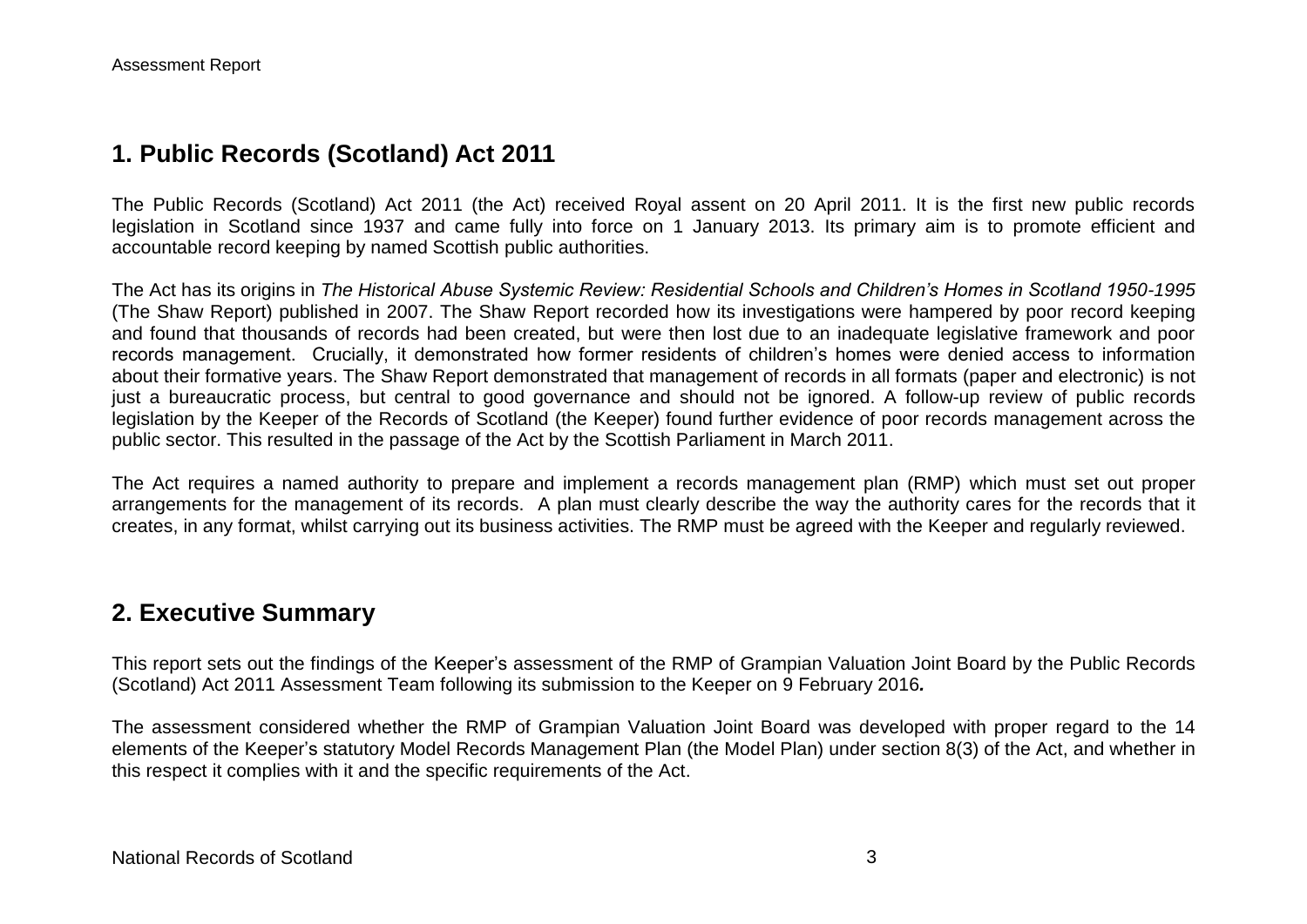The outcome of the assessment and the Keeper's decision on whether the RMP of Grampian Valuation Joint Board complies with the Act can be found under section 7 of this report with relevant recommendations.

## **3. Authority Background**

The Grampian Valuation Joint Board was established as part of the 1996 re-organisation of local government in terms of The Valuation Joint Boards (Scotland) Order 1995 and is vested with the functions of the three valuation authorities (Aberdeen City Council, Aberdeenshire Council and Moray Council) in the area of the former Grampian Region. With the agreement of the three councils the Board also has responsibility for the Electoral Registration function. The Board comprises 15 members who are appointed by the three councils with the Aberdeen and Aberdeenshire councils each nominating 6 members and Moray Council 3 members.

#### **4. Keeper's Assessment Process**

The RMP was assessed by the Public Records (Scotland) Act Assessment Team on behalf of the Keeper. Assessors used the checklist elements listed in section 5, to establish whether Grampian Valuation Joint Board's RMP was developed with proper regard to the elements of the Model Plan and is compliant with the Act. The assessment also considered whether there was sufficient supporting evidence of such compliance.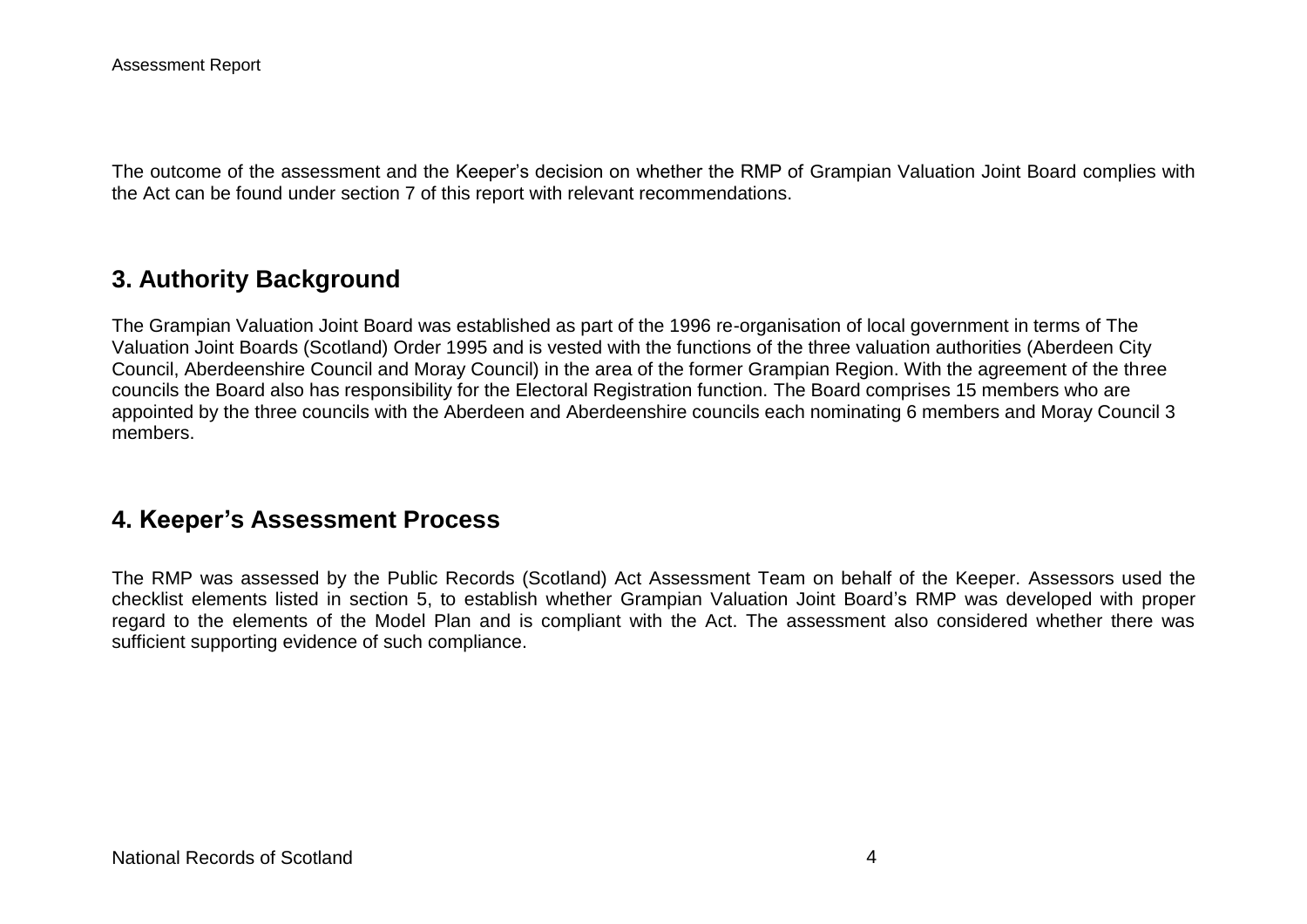### **Key:**

| The Keeper agrees this<br>element of an<br>authority's plan. | The Keeper agrees this<br>element of an authority's<br>plan as an 'improvement<br>model'. This means that<br>he is convinced of the<br>authority's commitment to<br>closing a gap in<br>provision. He will request<br>that he is updated as | R. | There is a serious<br>gap in provision<br>for this element<br>with no clear<br>explanation of how<br>this will be<br>addressed. The<br>Keeper may<br>choose to return |
|--------------------------------------------------------------|---------------------------------------------------------------------------------------------------------------------------------------------------------------------------------------------------------------------------------------------|----|-----------------------------------------------------------------------------------------------------------------------------------------------------------------------|
|                                                              | work on this element<br>progresses.                                                                                                                                                                                                         |    | the RMP on this<br>basis.                                                                                                                                             |

# **5. Model Plan Elements: Checklist**

| <b>Element</b>                                | <b>Present</b> | <b>Evidence</b> | <b>Notes</b>                                                                                                                                                                                                                                                                                                                                                                                                                                                                                                                                                                                                  |
|-----------------------------------------------|----------------|-----------------|---------------------------------------------------------------------------------------------------------------------------------------------------------------------------------------------------------------------------------------------------------------------------------------------------------------------------------------------------------------------------------------------------------------------------------------------------------------------------------------------------------------------------------------------------------------------------------------------------------------|
| 1. Senior<br>Officer<br>Compulsory<br>element | G              | G               | Grampian Valuation Joint Board (hereafter referred to as 'the Board' for ease of<br>reference) has identified Ian H Milton, Assessor and Electoral Registration Officer<br>(ERO), as having senior management responsibility for records management.<br>This is confirmed in a joint statement from the Assessor and ERO and the Convenor<br>of the Board, Councillor Ronald H Shepherd JP (evidence 4.1), which assigns this<br>responsibility and also shows the Board's commitment to best practice records<br>management.<br>Also submitted is the Board's Document Retention Policy (evidence 4.2) which |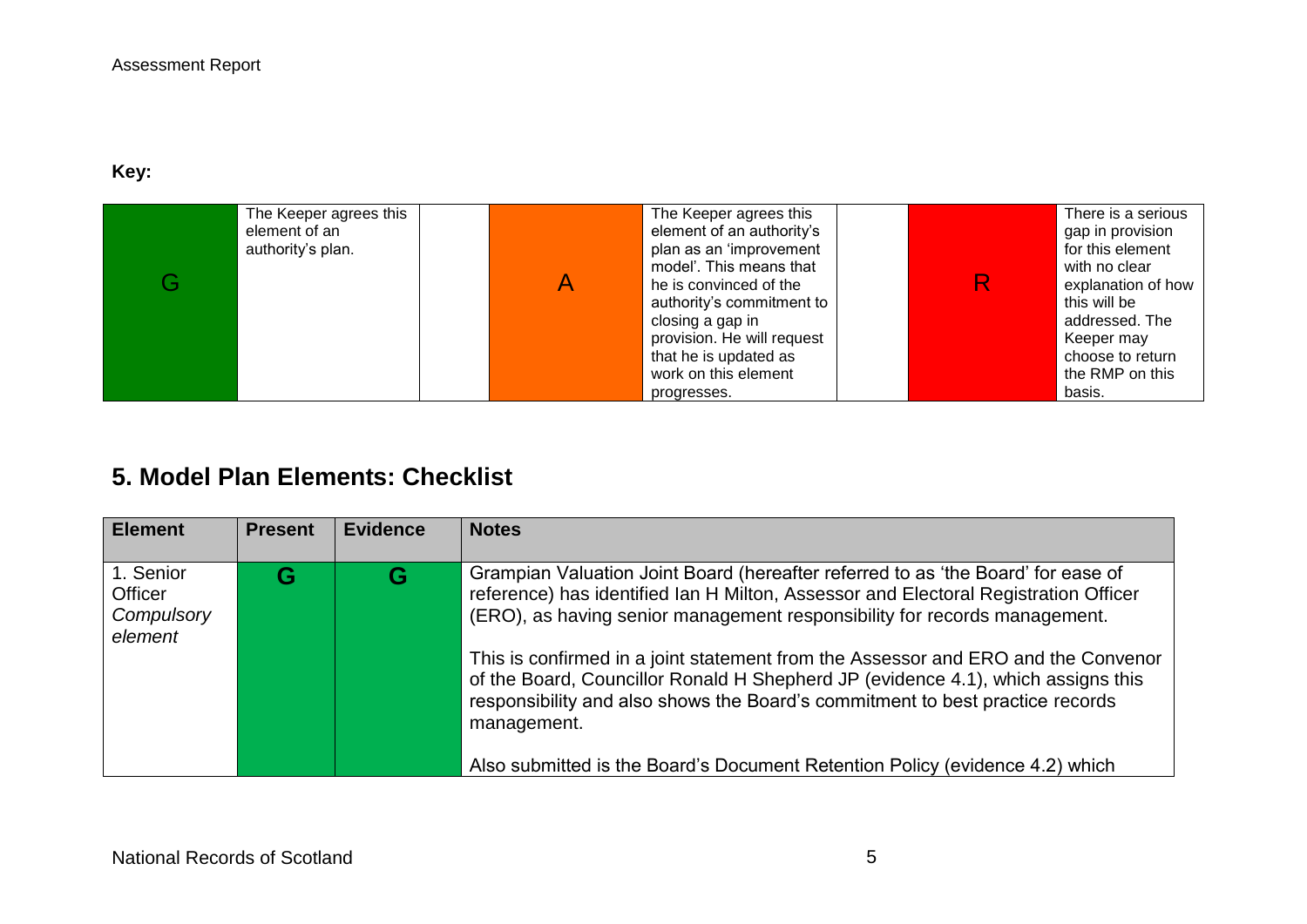|                                                |   |   | confirms the appointment of the Assessor and ERO as having senior management<br>responsibility for records management. The Policy highlights the importance of<br>records management in complying with the Freedom of Information (Scotland) Act<br>2002 and the Data Protection Act 1998. The Document Control sheet identifies this<br>Policy as version 1.1 which was approved by the Management Team in August<br>2016.<br>The Keeper agrees that an appropriate individual has been appointed to take senior<br>management responsibility for records management as required by the Public<br>Records (Scotland) Act 2011.                                                                                                                                                                                                                                                                                                                                                                                                                                                                                                     |
|------------------------------------------------|---|---|-------------------------------------------------------------------------------------------------------------------------------------------------------------------------------------------------------------------------------------------------------------------------------------------------------------------------------------------------------------------------------------------------------------------------------------------------------------------------------------------------------------------------------------------------------------------------------------------------------------------------------------------------------------------------------------------------------------------------------------------------------------------------------------------------------------------------------------------------------------------------------------------------------------------------------------------------------------------------------------------------------------------------------------------------------------------------------------------------------------------------------------|
| 2. Records<br>Manager<br>Compulsory<br>element | G | G | The Records Management Plan (RMP) identifies Mark J Adam, Depute Assessor<br>and ERO, as having operational responsibility for records management.<br>The RMP lists as evidence of compliance with this element the Joint Statement by<br>Convener of Grampian Valuation Joint Board and Grampian Assessor and ERO<br>(evidence 4.1). This explicitly names Mr Adam as having operational responsibility<br>for records management.<br>The Document Retention Policy (evidence 4.2), submitted as evidence under this<br>Element, identifies Mr Adam as having day-to-day responsibility for records<br>management. The Document Control sheet identifies this Policy as version 1.1<br>which was approved by the Management Team in August 2016.<br>Also submitted as evidence 4.3 is the Job Description of the Depute Assessor and<br>ERO. This shows him as having operational responsibility for records management.<br>The Keeper agrees that an appropriate individual has been identified to take<br>operational day-to-day responsibility for records management as required by the<br>Public Records (Scotland) Act 2011. |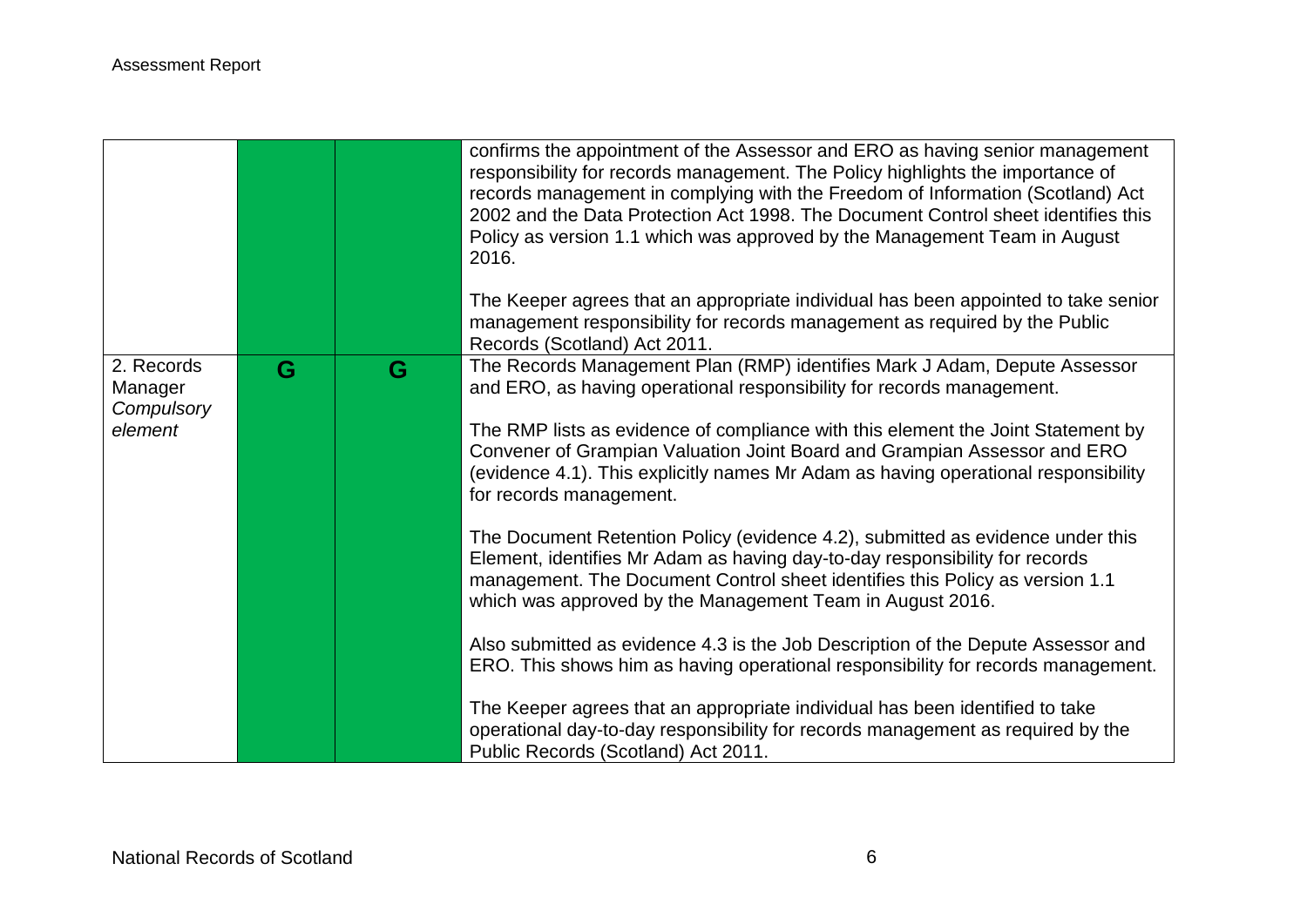| G | G | The Board's Document Retention Policy (evidence 4.2) contains a statement of<br>policy relating to records management which covers the importance of securely     |
|---|---|-------------------------------------------------------------------------------------------------------------------------------------------------------------------|
|   |   | disposing of records, the management of electronic records and ensuring that                                                                                      |
|   |   | records can be located when required. The RMP states that the Assessor and ERO                                                                                    |
|   |   | (see Element 1) is responsible for records management within the Board. The                                                                                       |
|   |   | Document Control sheet identifies this Policy as version 1.1 which was approved by<br>the Management Team in August 2016.                                         |
|   |   | The RMP also states that this is an internal document and once revised and                                                                                        |
|   |   | approved will be published on the Board's website. The Board has supplied a<br>screenshot of its intranet, showing the location of the Document Retention Policy  |
|   |   | and other key information governance documents (evidence 4.33). A Minimum                                                                                         |
|   |   | Standards Checklist for the induction of new members of staff has also been                                                                                       |
|   |   | submitted (evidence 4.34). This includes making new staff aware of their<br>responsibilities under the RMP as well as carrying out Data Protection training.      |
|   |   |                                                                                                                                                                   |
|   |   | The RMP itself also contains a statement outlining the importance of records<br>management and describing the recordkeeping systems in place within the Board.    |
|   |   |                                                                                                                                                                   |
|   |   | Also submitted as evidence is an Appendix to the Document Retention Policy                                                                                        |
|   |   | (evidence 4.4) which is the Board's Retention Schedule outlining the retention and<br>disposal periods for each class of record created and managed by the Board. |
|   |   |                                                                                                                                                                   |
|   |   | The Board has also submitted its Information Technology Security Policy (evidence                                                                                 |
|   |   | 4.5) and Data Access and Building Security Policy which highlights its commitment<br>to maintaining information security.                                         |
|   |   |                                                                                                                                                                   |
|   |   | The Keeper agrees that the Board has an approved operational policy statement                                                                                     |
|   |   | and has provided evidence of how staff are able to access this so that they are<br>aware of their records management responsibilities.                            |
|   |   |                                                                                                                                                                   |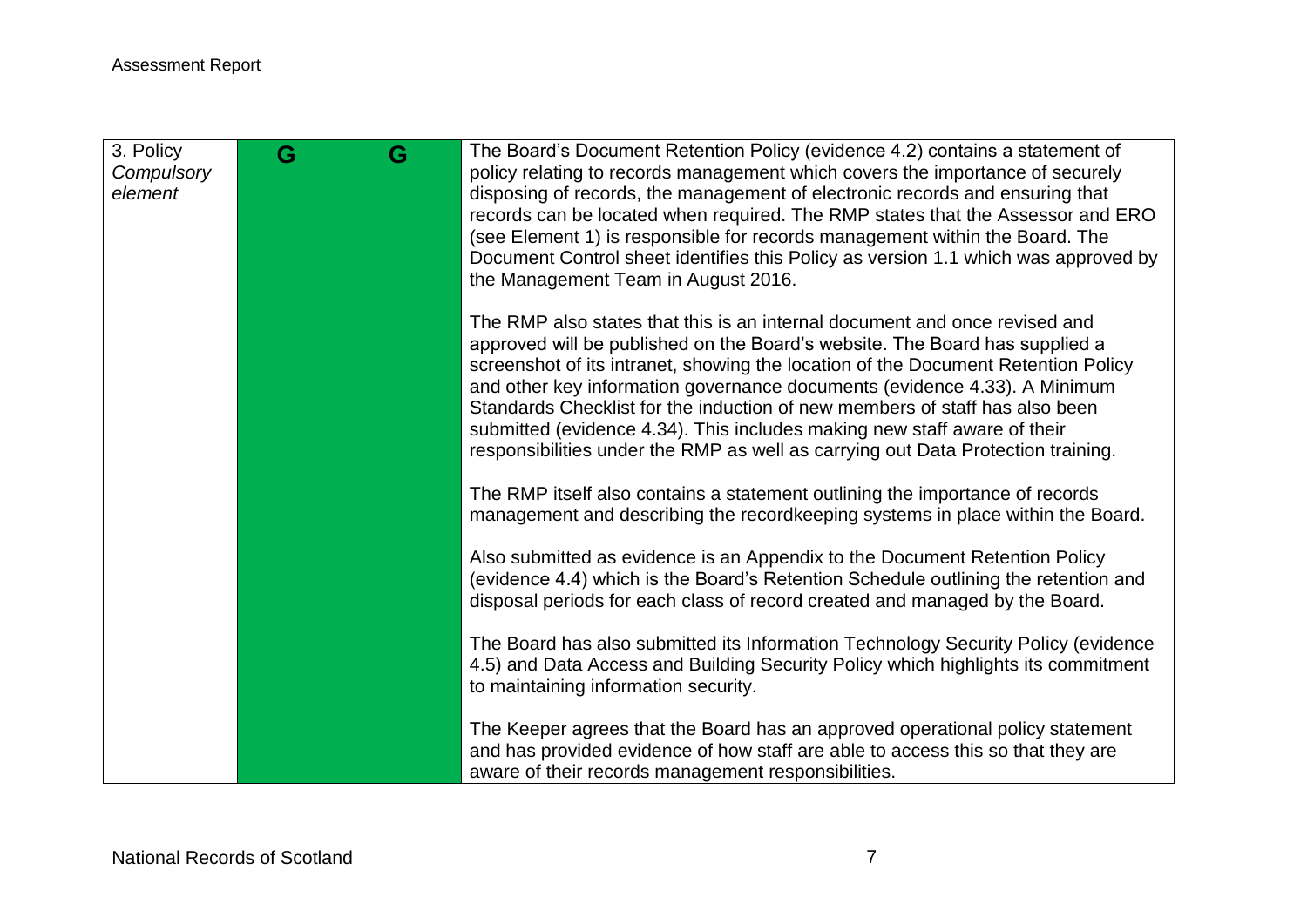| 4. Business<br>Classification | G | G | The Board has submitted its Business Classification Scheme (BCS) (evidence 4.7).<br>The BCS is a three level functional model which identifies the Board's functions, the<br>activities to carry out these functions and the record-creating transactions. The<br>Keeper recognises that the use of the functional model is currently best practice as<br>it is more resilient to organisational restructuring. The BCS is also based on the<br>Board's Retention Schedules which is maintained in order to comply with the<br>Freedom of Information (Scotland) Act 2002. |
|-------------------------------|---|---|----------------------------------------------------------------------------------------------------------------------------------------------------------------------------------------------------------------------------------------------------------------------------------------------------------------------------------------------------------------------------------------------------------------------------------------------------------------------------------------------------------------------------------------------------------------------------|
|                               |   |   | The Future Developments section of the Element states that the BCS and retention<br>schedules are under constant review by the Board's Management Team who are<br>responsible for information governance, including compliance with Freedom of<br>Information and Data Protection legislation.                                                                                                                                                                                                                                                                             |
|                               |   |   | The Board has submitted an email from the Chief Executive's office of Moray<br>Council indicating that they provide the Board with Finance, HR and Payroll<br>functions and hold records on behalf of the Board (evidence 4.35), and these<br>records are managed according to the agreed RMP of The Moray Council.                                                                                                                                                                                                                                                        |
|                               |   |   | The Keeper agrees that the Board has a BCS which covers the breadth of the<br>authority's record creating activities.                                                                                                                                                                                                                                                                                                                                                                                                                                                      |
| 5. Retention<br>schedule      | G | G | The Board has had a long-established retention schedule which was developed to<br>allow the Board to comply with its obligations under the Freedom of Information<br>(Scotland) Act 2002. The retention schedule is an Appendix to the Document<br>Retention Policy and has been submitted as evidence 4.4.                                                                                                                                                                                                                                                                |
|                               |   |   | The retention schedule follows the three level structure of the BCS but also sets out<br>the retention periods/triggers, disposal actions, format (electronic/paper), who is<br>responsible for destruction and the level of security. This appears to be a<br>comprehensive schedule which covers the breadth of activities carried out by the<br>Board.                                                                                                                                                                                                                  |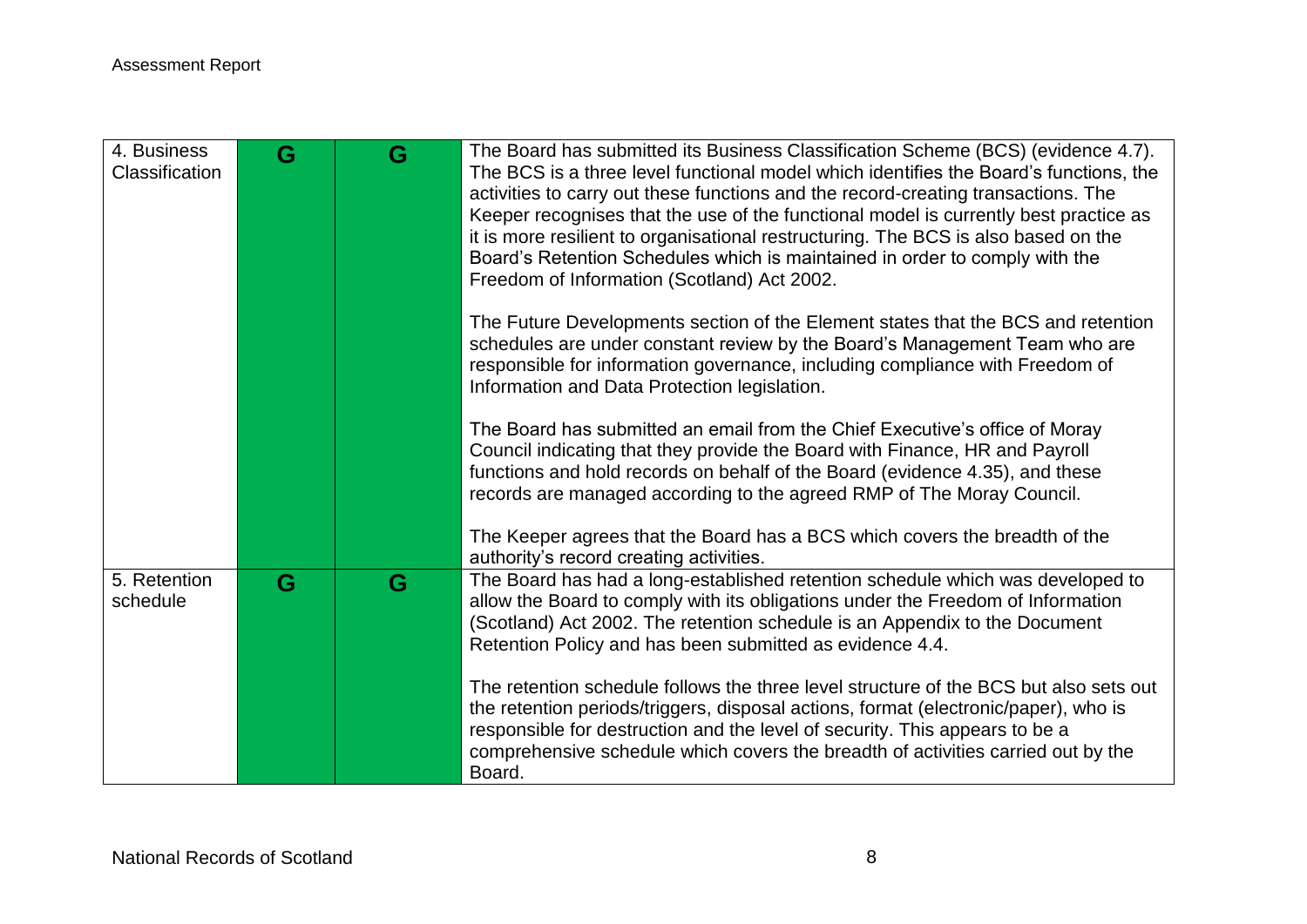and the state of the state of the state of the state of the state of the

**Contract** 

 $\blacksquare$ 

|                                |   |   | The retention schedule is supported by the Document Retention Policy which details<br>the procedures in place for the disposal of records based on the periods set out in<br>the retention schedule.                                                                                                                                                                                                                                       |
|--------------------------------|---|---|--------------------------------------------------------------------------------------------------------------------------------------------------------------------------------------------------------------------------------------------------------------------------------------------------------------------------------------------------------------------------------------------------------------------------------------------|
|                                |   |   | The RMP states that the retention schedule is continually monitored for accuracy<br>and along with the Document Retention Policy is subject to a formal annual review.                                                                                                                                                                                                                                                                     |
|                                |   |   | The Future Developments section of this Element states that the shared folder<br>structure of the Board is currently being restructured and file naming conventions<br>are also being established in order to assist with the consistent naming of files.                                                                                                                                                                                  |
|                                |   |   | The Keeper agrees that the Board has a retention schedule which details the<br>disposal actions to be taken against the categories of records it creates and<br>manages.                                                                                                                                                                                                                                                                   |
| 6. Destruction<br>Arrangements | G | G | The Board has described its destruction arrangements as follows:                                                                                                                                                                                                                                                                                                                                                                           |
| Compulsory<br>element          |   |   | <b>Paper –</b> The Document Retention Policy (evidence 4.2) describes the organisational<br>approach to the destruction of records. The RMP states that destruction takes place<br>according to the timescales set out in the retention schedule. Records are either<br>earmarked for permanent preservation, destruction or for further review. Prior to<br>destruction checks will be made to ensure that records are not subject to any |
|                                |   |   | request. The RMP states that a record will be maintained of records which are<br>destroyed.                                                                                                                                                                                                                                                                                                                                                |

π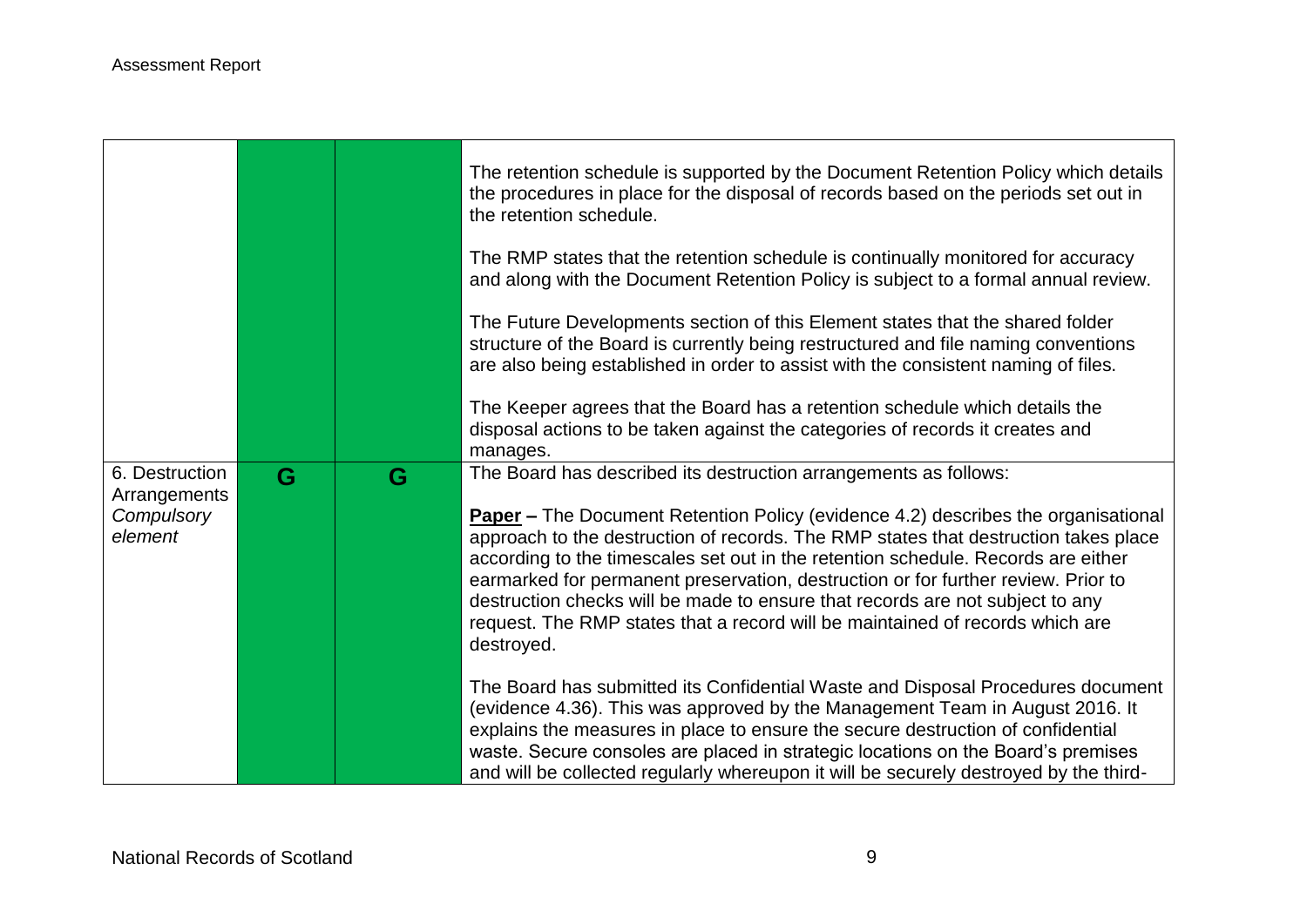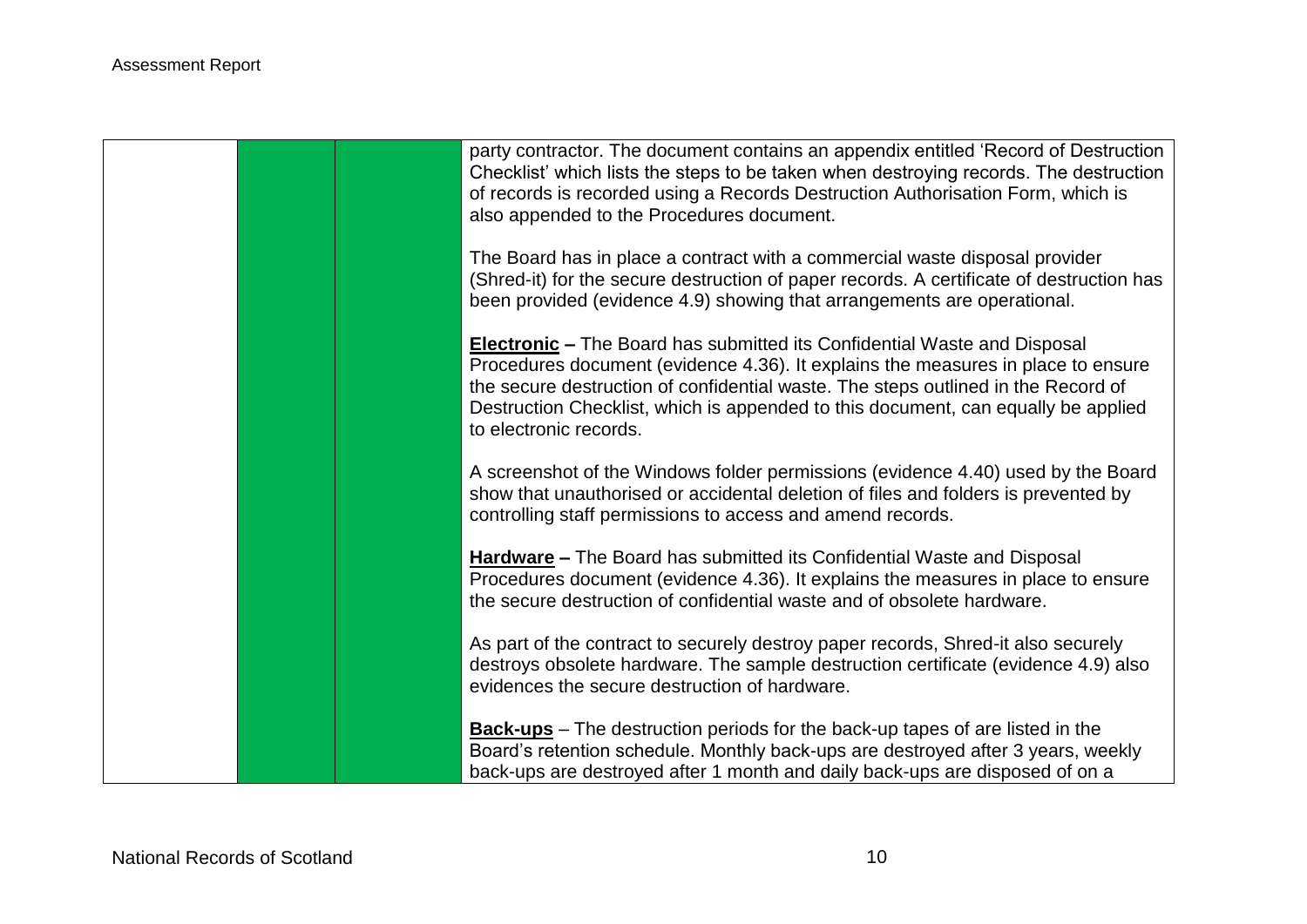|                                                       |   |   | weekly basis.                                                                                                                                                                                                                                                                                                                                                                                                                                                                                                                                                  |
|-------------------------------------------------------|---|---|----------------------------------------------------------------------------------------------------------------------------------------------------------------------------------------------------------------------------------------------------------------------------------------------------------------------------------------------------------------------------------------------------------------------------------------------------------------------------------------------------------------------------------------------------------------|
|                                                       |   |   | The Keeper agrees that there are provisions in place to allow the Board to securely<br>destroy records which are no longer required for business purposes and have no<br>long-term enduring value.                                                                                                                                                                                                                                                                                                                                                             |
| 7. Archiving<br>and Transfer<br>Compulsory<br>element | A | A | The RMP states that printed electoral registers are sent to the library services of<br>Aberdeen City, Aberdeenshire and Moray Councils. Evidence of this arrangement<br>has been submitted in the form of a letter from the ERO to the librarian at Mintlaw<br>(evidence 4.10). Electoral registers, Valuation Rolls and Council Tax lists for the<br>above council areas that are no longer current are delivered to the archivist for<br>Aberdeen and Aberdeenshire. Electronic versions are maintained by the Board in<br>line with its retention schedule. |
|                                                       |   |   | The Board has submitted email correspondence with the Archivist at<br>Aberdeen City and Aberdeenshire Archives (evidence 4.37) which shows an<br>agreement in principle to accept the transfer of the Board's corporate records,<br>such as the minutes of Board meetings and other records identified as<br>suitable for permanent preservation. This agreement in principle will be<br>followed up a more formal Service Level Agreement. The Keeper requests that<br>he is sent a copy of this agreement once finalised.                                    |
|                                                       |   |   | The Keeper can agree this Element on an 'improvement model' basis. This<br>means that the authority has identified a gap in provision (the lack of formal<br>arrangements to transfer records identified for permanent preservation to a<br>suitable archive) and has evidenced a commitment to closing the gap. This<br>agreement is conditional on receiving the agreed finalised Service Level<br>agreement six months from the date of agreement of this RMP. Should the<br>Keeper not receive the Agreement within this timescale he may re-consider      |
|                                                       |   |   | his agreement of this Element, and accordingly as archiving arrangements are<br>specifically mentioned in the Public Records (Scotland) Act 2011, the RMP.                                                                                                                                                                                                                                                                                                                                                                                                     |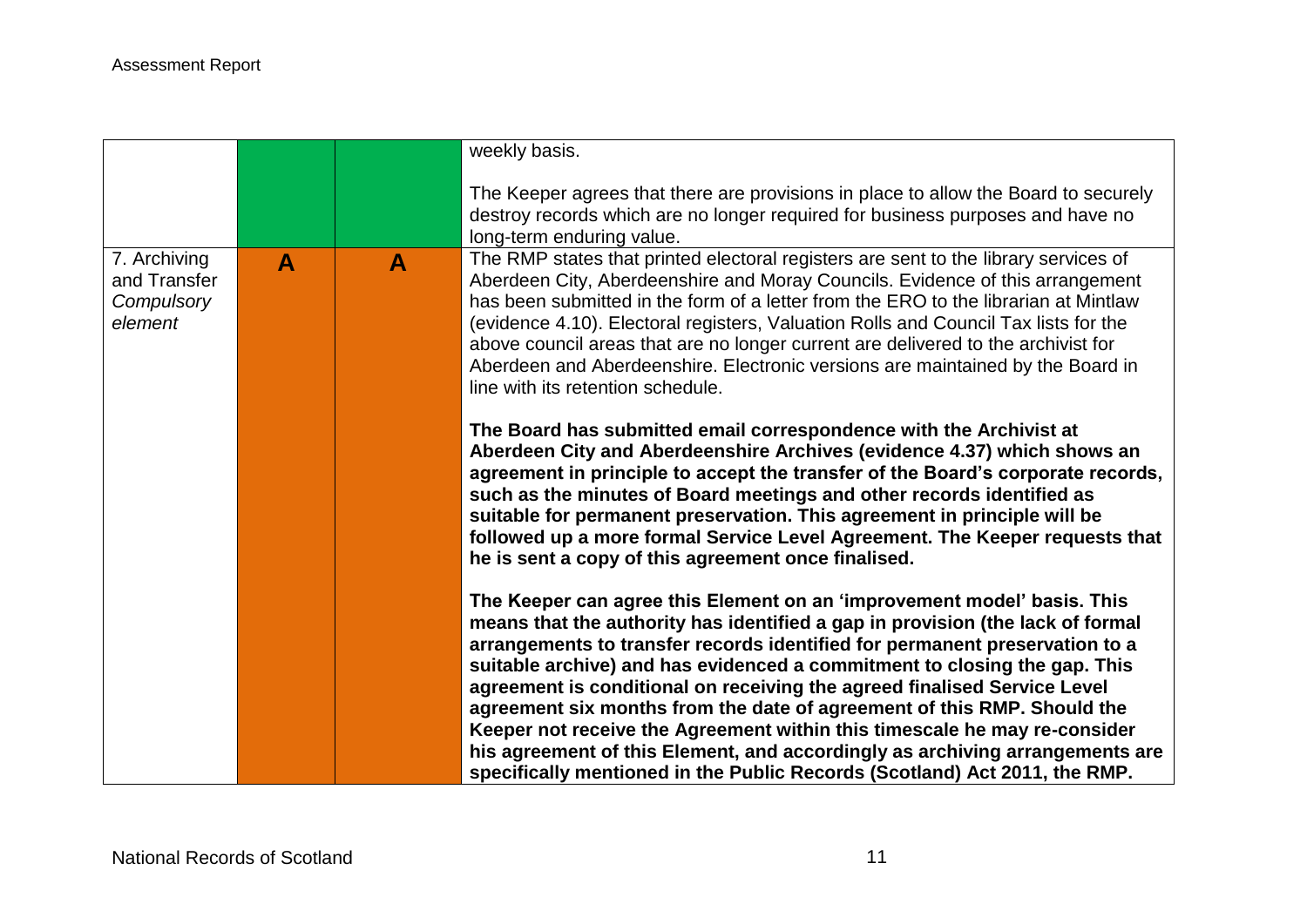| 8. Information<br>Security<br>Compulsory<br>element | G | G | The Board has submitted its Information Technology Security Policy (evidence 4.5).<br>This highlights the Board commitment to protecting its information systems and the<br>information created and managed by these. It also outlines the responsibilities of<br>staff in complying with the Policy. It sets out the procedures for maintaining security                                                 |
|-----------------------------------------------------|---|---|-----------------------------------------------------------------------------------------------------------------------------------------------------------------------------------------------------------------------------------------------------------------------------------------------------------------------------------------------------------------------------------------------------------|
|                                                     |   |   | within the Board, including aspects such as the secure destruction of obsolete<br>hardware, working off-site, use of passwords and Data Protection.                                                                                                                                                                                                                                                       |
|                                                     |   |   | The Board has also provided its Data Access and Building Security (evidence 4.6)<br>covers the physical security of records and details the procedures in place for<br>accessing buildings, clear desk policy and the protection of paper records.                                                                                                                                                        |
|                                                     |   |   | All staff are vetted by Disclosure Scotland. An invoice has been provided as<br>evidence of this procedure (evidence 4.12). New employees are required to sign a<br>letter undertaking to comply with the Board's policies and procedures as part of the<br>induction process. A sample letter has been provided as evidence 4.13 as well as a<br>signed copy of the Internet Use Policy (evidence 4.14). |
|                                                     |   |   | The Board also has a suite of policies for ensuring information security, including a<br>Clear Desk and Screen Policy (evidence 4.15), guidelines on compliance with the<br>Data Protection Act (4.16), Acceptable Use Policy for IT systems (4.17) and Email<br>Guidance (evidence 4.18).                                                                                                                |
|                                                     |   |   | The RMP states that the above policies are available on the Board's intranet.<br>The Board has submitted a screenshot showing the location on its intranet of the<br>abovementioned policies (evidence 4.44).                                                                                                                                                                                             |
|                                                     |   |   | Also provided are a screenshot of the Protecting Information - Level 1 online<br>training module (evidence 4.1), a sample certificate of completion of the module and<br>a log of staff having completed the training (evidence 4.42), an invoice showing that<br>the Records Manager (see Element 2) has completed, or intends to complete, a                                                            |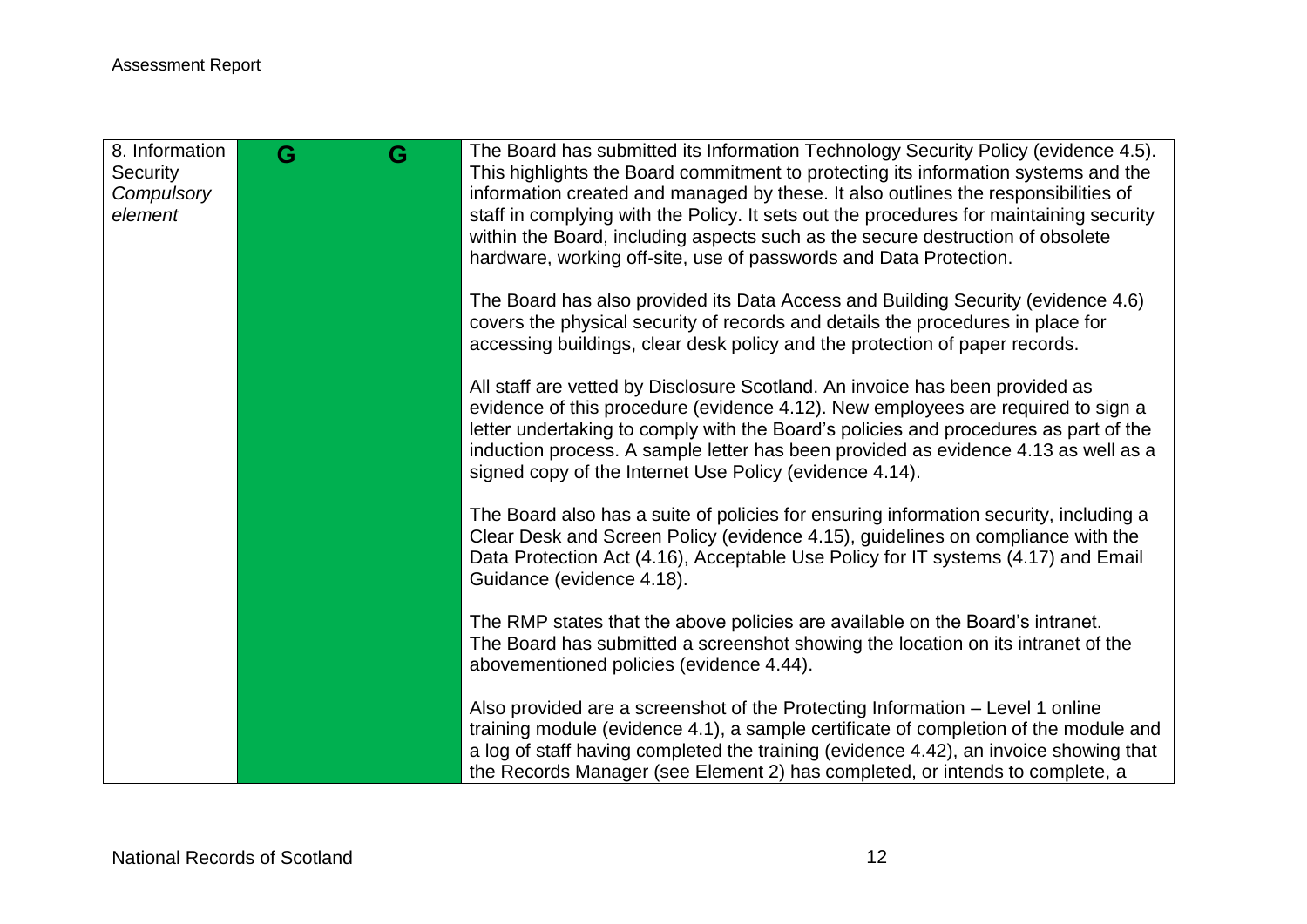|                         |   |   | Foundation Certificate in Information Governance (evidence 4.43), a copy of a<br>presentation on Security Classification (evidence 4.44) and a copy of a Records<br>Management training presentation (evidence 4.45).<br>The Keeper is able to agree that the Board has robust procedures in place to protect                                                                                                      |
|-------------------------|---|---|--------------------------------------------------------------------------------------------------------------------------------------------------------------------------------------------------------------------------------------------------------------------------------------------------------------------------------------------------------------------------------------------------------------------|
|                         |   |   | the information it creates and manages.                                                                                                                                                                                                                                                                                                                                                                            |
| 9. Data<br>Protection   | G | G | The Board has submitted its Data Protection Act 1998 Guidelines document<br>(evidence 4.16) which describes its approach to dealing with the personal data it<br>collects and manages whilst carrying out its functions and the responsibilities of staff<br>in complying with the Board's obligations. Staff are required to sign an undertaking<br>that they agree to comply with this document (see Element 8). |
|                         |   |   | The Assessor and ERO and the Board are registered as Data Controllers with the<br>Information Commissioner's Office. A copy of the registration page has been<br>submitted as evidence 4.19.                                                                                                                                                                                                                       |
|                         |   |   | The Board's website also contains a privacy statement which details its approach to<br>the collection and use of personal data. The Keeper commends this external facing<br>approach.                                                                                                                                                                                                                              |
|                         |   |   | The Keeper agrees that there are appropriate processes in place to protect the<br>personal information collected and managed in the carrying out of the Board's<br>functions.                                                                                                                                                                                                                                      |
| 10. Business            | G | G | Section 7c of the Board's Information Technology Security Policy (evidence 4.5)                                                                                                                                                                                                                                                                                                                                    |
| Continuity<br>and Vital |   |   | states that back-ups of records and software are taken on a regular basis and<br>stored at a remote location in the event of a disaster.                                                                                                                                                                                                                                                                           |
| Records                 |   |   |                                                                                                                                                                                                                                                                                                                                                                                                                    |
|                         |   |   | The backing up of electronic information is a key part of the Board's accreditation as<br>part of the Public Service Network (PSN). Rigorous annual testing of the Board's                                                                                                                                                                                                                                         |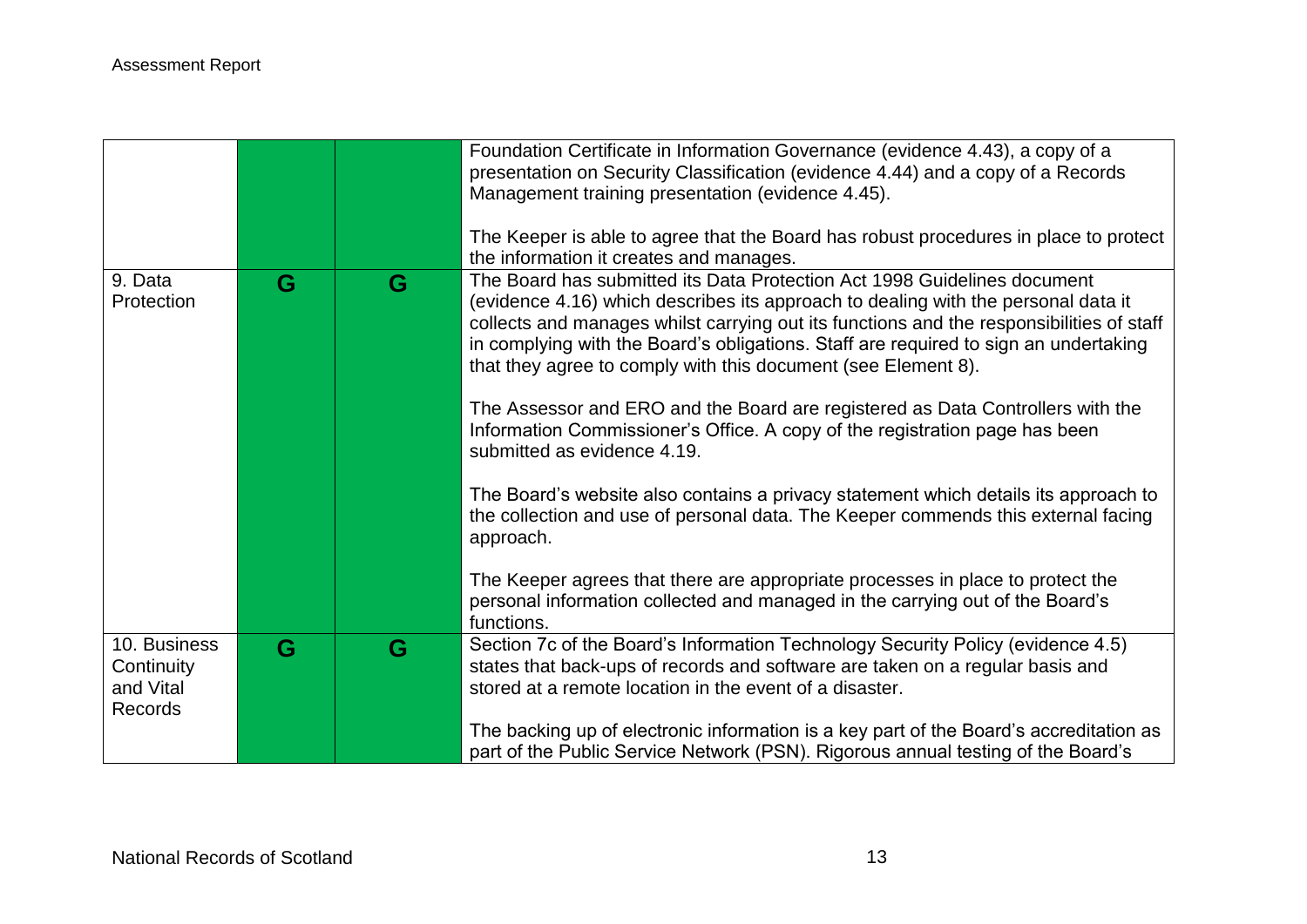|                 |   |   | network and systems is carried out by an approved external body. The Board has<br>submitted its certificate of PSN compliance (evidence 4.20).                                                                                                                                                                                                                                                                                                             |
|-----------------|---|---|------------------------------------------------------------------------------------------------------------------------------------------------------------------------------------------------------------------------------------------------------------------------------------------------------------------------------------------------------------------------------------------------------------------------------------------------------------|
|                 |   |   | A copy of an IT Health Check and Vulnerability Assessment External Management<br>Report has been submitted (evidence 4.21) showing that IT systems are actively<br>tested.                                                                                                                                                                                                                                                                                 |
|                 |   |   | The Board takes a strategic approach to managing risk. Business continuity and the<br>identification of information risks is built into the process of identifying potential risks.<br>A copy of the Board's Risk Register and accompanying Report have been submitted<br>as evidence 4.22.                                                                                                                                                                |
|                 |   |   | The Board has submitted its Contingencies Plan (evidence 4.23) which sets out its<br>potential responses in the event of an interruption to its normal business activities.<br>The current Plan, dated January 2010, is undergoing revision as a result of<br>completing the PSN accreditation process. The Keeper requests he is sent the<br>revised Contingencies Plan once it has been finalised in order to keep the Board's<br>submission up-to-date. |
|                 |   |   | The RMP states that paper copies of the Board's vital records are held by Moray<br>Council and are managed under the provisions set out in their agreed RMP. This is<br>confirmed in a letter from Moray Council (evidence 4.35).                                                                                                                                                                                                                          |
|                 |   |   | The Keeper can agree that the Board has procedures in place to resume its<br>operations in the event of an interruption to its normal business.                                                                                                                                                                                                                                                                                                            |
| 11. Audit trail | A | A | The Board uses three distinct methods of managing its electronic records: bespoke<br>IT systems for carrying out its functions of Electoral Registration, Council Tax and<br>creation of Valuation Rolls; shared drives; paper files.                                                                                                                                                                                                                      |
|                 |   |   | The RMP states that there is audit trail functionality in the software (Oracle) used by                                                                                                                                                                                                                                                                                                                                                                    |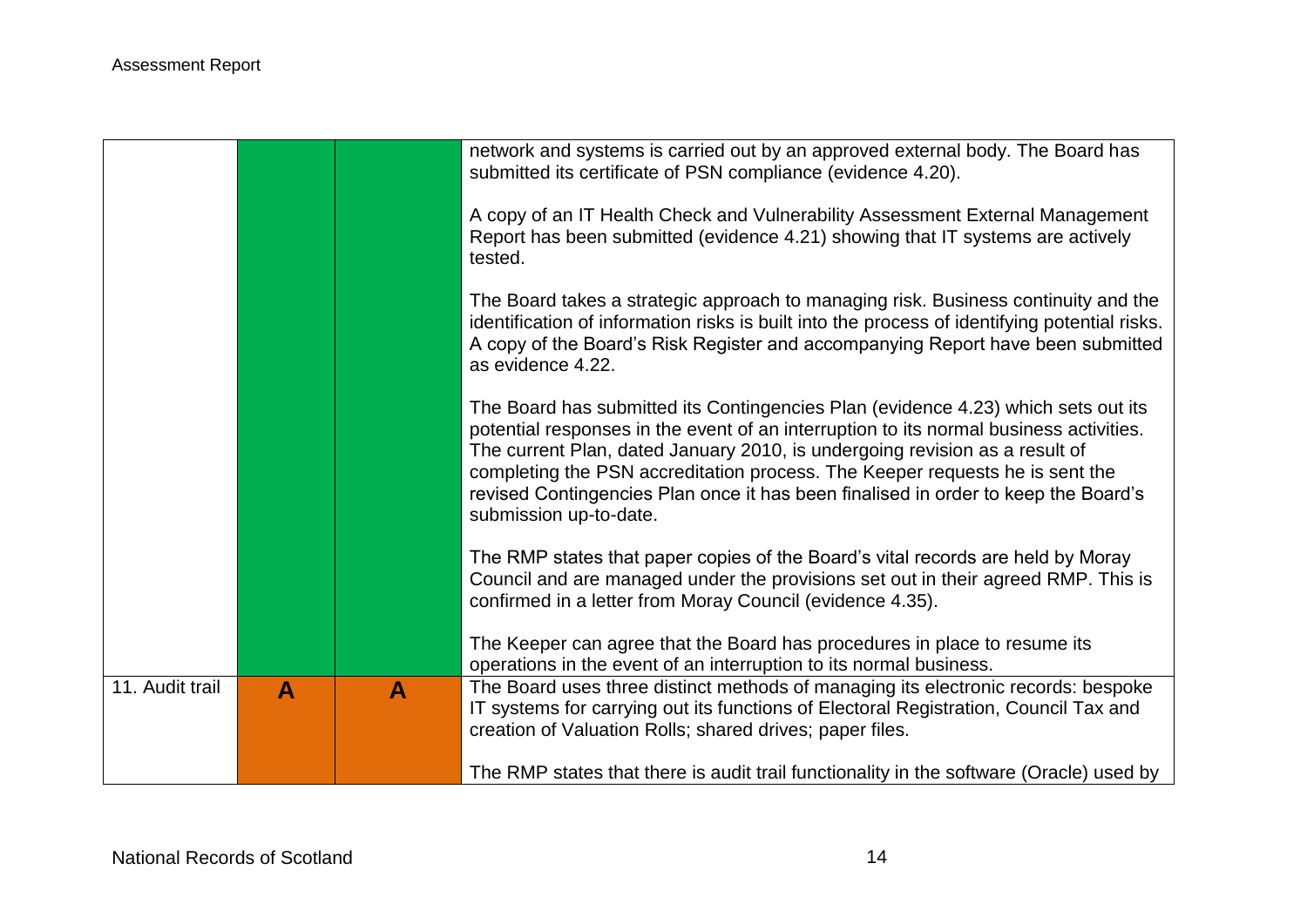the Board for carrying out its 3 main functions. This can identify changes to records and the identity of those making the changes on the system. A screenshot has been supplied showing the audit trail functionality of Oracle (evidence 4.24). The Board also operates a file card sign-out system which records when a file was removed from storage and by whom providing a record of who has accessed a file over time. A copy of a sample file card has been supplied showing that the system is operational. **The 'Future Developments' section of this Element states that work is currently underway to rationalise records held on shared drives. The Board has supplied evidence of how it currently imposes access controls to the records held and managed in shared drives (evidence 4.40). File versioning has also been implemented onto the Windows system on which the shared drive structure sits and a screenshot has been supplied showing this (evidence 4.39). Also submitted as evidence is a draft Document Naming Guidelines document (evidence 4.38) which shows that the Board is working towards putting measures in place to impose control on its shared drives. The updated RMP states that a Working Group has been established, chaired by the Depute Assessor for Aberdeenshire and consisting of representatives from the IT, Administration, Valuation and Technical sections, to update the file naming guidance for all electronic documents. A draft Document Naming Guidelines document (evidence 4.38) has been submitted showing that the Board is working towards putting measures in place to impose control on its shared drives. Rationalisation of shared IT folders and the use of SharePoint to enable more robust audit trail provision and a review of access rights is being considered by the Depute Assessor for Aberdeenshire and the IT manager.**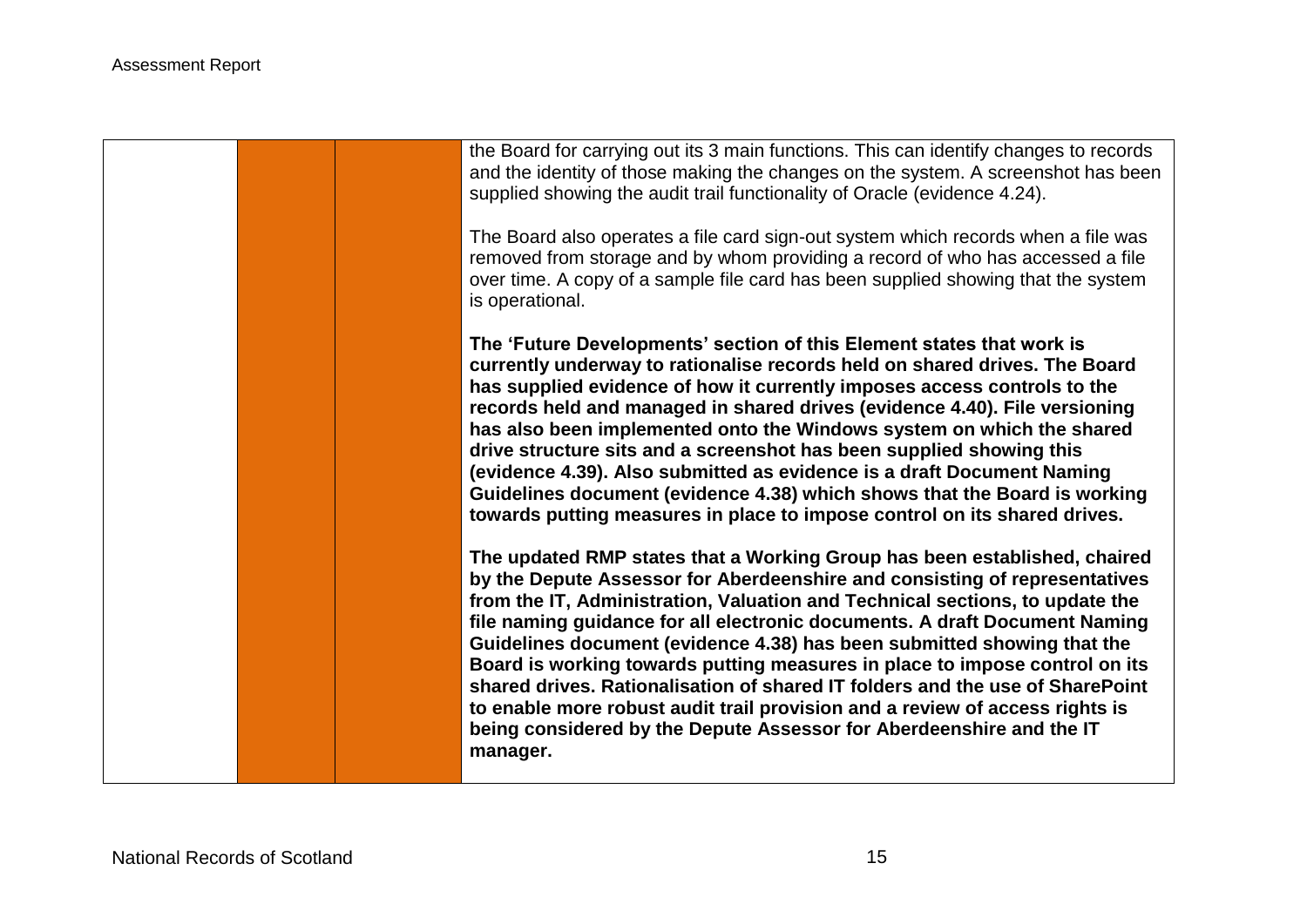|                                                                      |              |   | The Keeper can agree this Element on an 'improvement model' basis. This<br>means that the authority has identified a gap in provision (audit trail<br>functionality on records held in shared drives) and has evidenced that it is<br>considering options that will close the gap. As part of this agreement, the                                                                                                                                                                                                                                                                                                                                                                                                                                                                                                                                                                          |
|----------------------------------------------------------------------|--------------|---|--------------------------------------------------------------------------------------------------------------------------------------------------------------------------------------------------------------------------------------------------------------------------------------------------------------------------------------------------------------------------------------------------------------------------------------------------------------------------------------------------------------------------------------------------------------------------------------------------------------------------------------------------------------------------------------------------------------------------------------------------------------------------------------------------------------------------------------------------------------------------------------------|
| 12.<br>Competency<br>Framework<br>for records<br>management<br>staff | $\mathbf{A}$ | G | Keeper requests that he is kept informed as work on the project progresses.<br>The RMP states that the individual identified as having operational responsibility for<br>records management, Mr Adam (see Element 2) is also the Data Custodian for the<br>Scottish Assessors Association (SAA) and, as such, sits on the SAA Portal<br>Management Committee and the SAA Governance Committee. The RMP also<br>states 'Annual objectives in relation to records management include the conclusion<br>and submission of the plan to the Keeper of the Records of Scotland for agreement<br>and implementation along with ongoing critical review during the course of the year<br>by the Management Team and the formal annual review.' The Board has submitted<br>Mr Adam's Job Description (evidence 4.3) which shows him as having operational<br>responsibility for records management. |
|                                                                      |              |   | The records manager has attended records management events organised by the<br>National Records of Scotland (NRS) and is a member of the Information and<br>Records Management Society. His membership certificate has been submitted as<br>evidence 4.26.                                                                                                                                                                                                                                                                                                                                                                                                                                                                                                                                                                                                                                 |
|                                                                      |              |   | The RMP states that all staff must undergo online training in Data Protection and<br>Information Security. Provided as evidence is a screenshot of the Protecting<br>Information – Level 1 online training module (evidence 4.1), a sample certificate of<br>completion of the module and a log of staff having completed the training (evidence<br>4.42), an invoice showing that the Records Manager (see Element 2) has<br>completed, or intends to complete, a Foundation Certificate in Information<br>Governance (evidence 4.43), a copy of a presentation on Security Classification<br>(evidence 4.44) and a copy of a Records Management training presentation<br>(evidence 4.45).                                                                                                                                                                                                |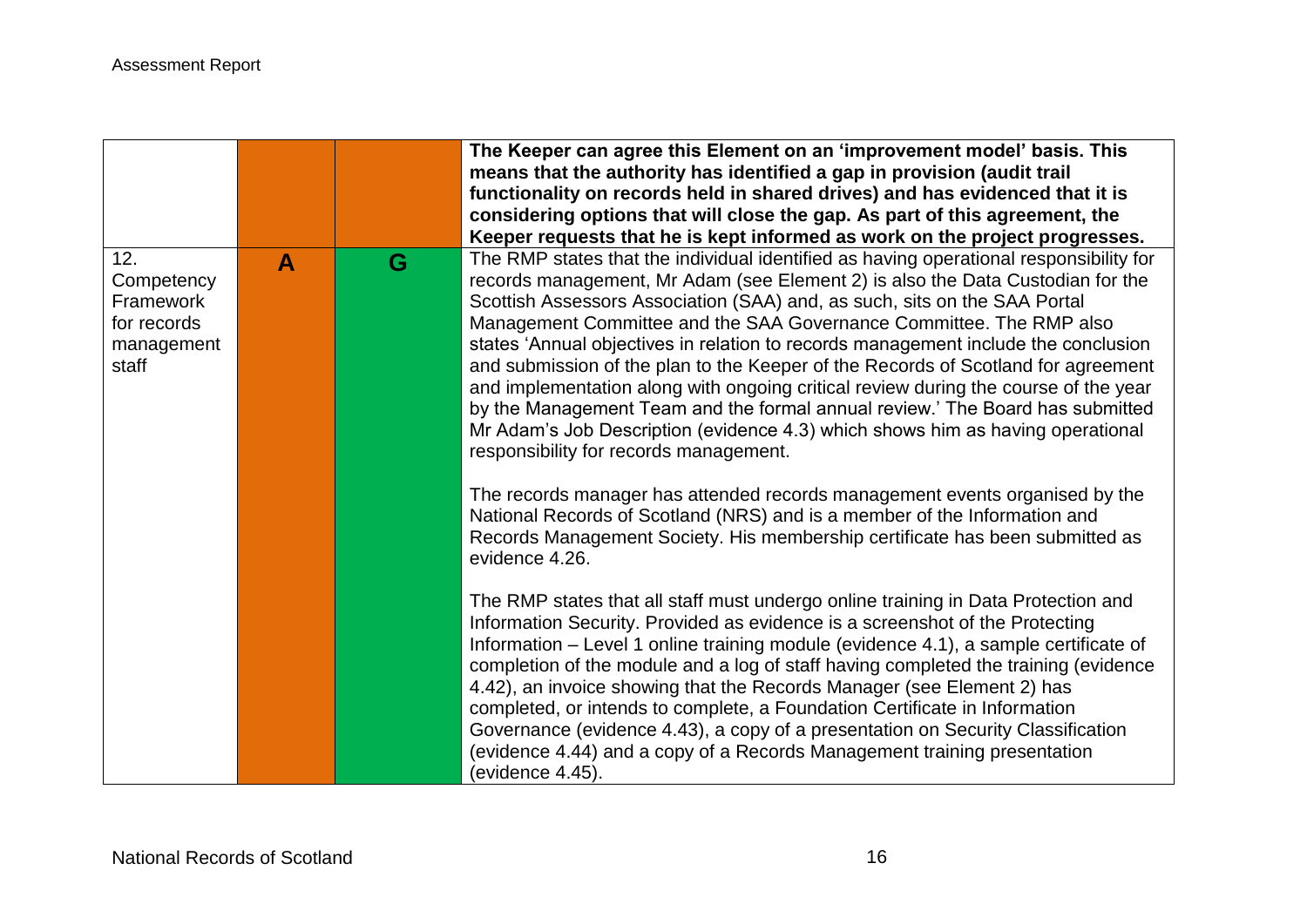|                                 |   |   | The 'Future Developments' section of this Element describes that the Board<br>intends to develop a competency framework for records management which<br>will allow it to measure performance and identify training requirements.<br>The Keeper can agree this Element on an 'improvement model' basis. This<br>means that the authority has identified a gap in provision (lack of records<br>management competency framework/objectives for relevant staff) and has<br>committed to closing this gap. As part of this agreement, the Keeper requests<br>that he is kept informed as work on the project progresses.                                                                                                                                                                                   |
|---------------------------------|---|---|--------------------------------------------------------------------------------------------------------------------------------------------------------------------------------------------------------------------------------------------------------------------------------------------------------------------------------------------------------------------------------------------------------------------------------------------------------------------------------------------------------------------------------------------------------------------------------------------------------------------------------------------------------------------------------------------------------------------------------------------------------------------------------------------------------|
| 13.<br>Assessment<br>and Review | G | G | The RMP identifies the records manager as being responsible for formally reviewing<br>the RMP on an annual basis. He is assisted in the assessment of the RMP and<br>associated policies and procedures by the Management Team. Progress is reported<br>to the Assessor and ERO who in turn reports to the Board. A sample Governance<br>Report to the Board has been supplied as evidence 4.27. The RMP confirms that<br>the Board will use ARMS to ensure compliance with its records management<br>requirements. The Keeper recognises that this is an appropriate mechanism by<br>which to measure the Board's compliance with its RMP.                                                                                                                                                            |
|                                 |   |   | The RMP also states that an internal audit facility is available to the Board, provided<br>by The Moray Council, to report on governance arrangements which includes<br>records management. Submitted as evidence is an email from Moray Council's<br>Internal Audit Manager (evidence 4.46) confirming the inclusion of records<br>management in its work programme for 2016/17. The initial audit will be a high level<br>review of the Elements of the RMP and in subsequent years selected Elements will<br>be audited on a cyclical basis based on the level of risk identified with each<br>Element. The Keeper commends the use of auditors in assessing records<br>management provision within an authority.<br>The Keeper agrees that the Board has measures in place to regularly assess and |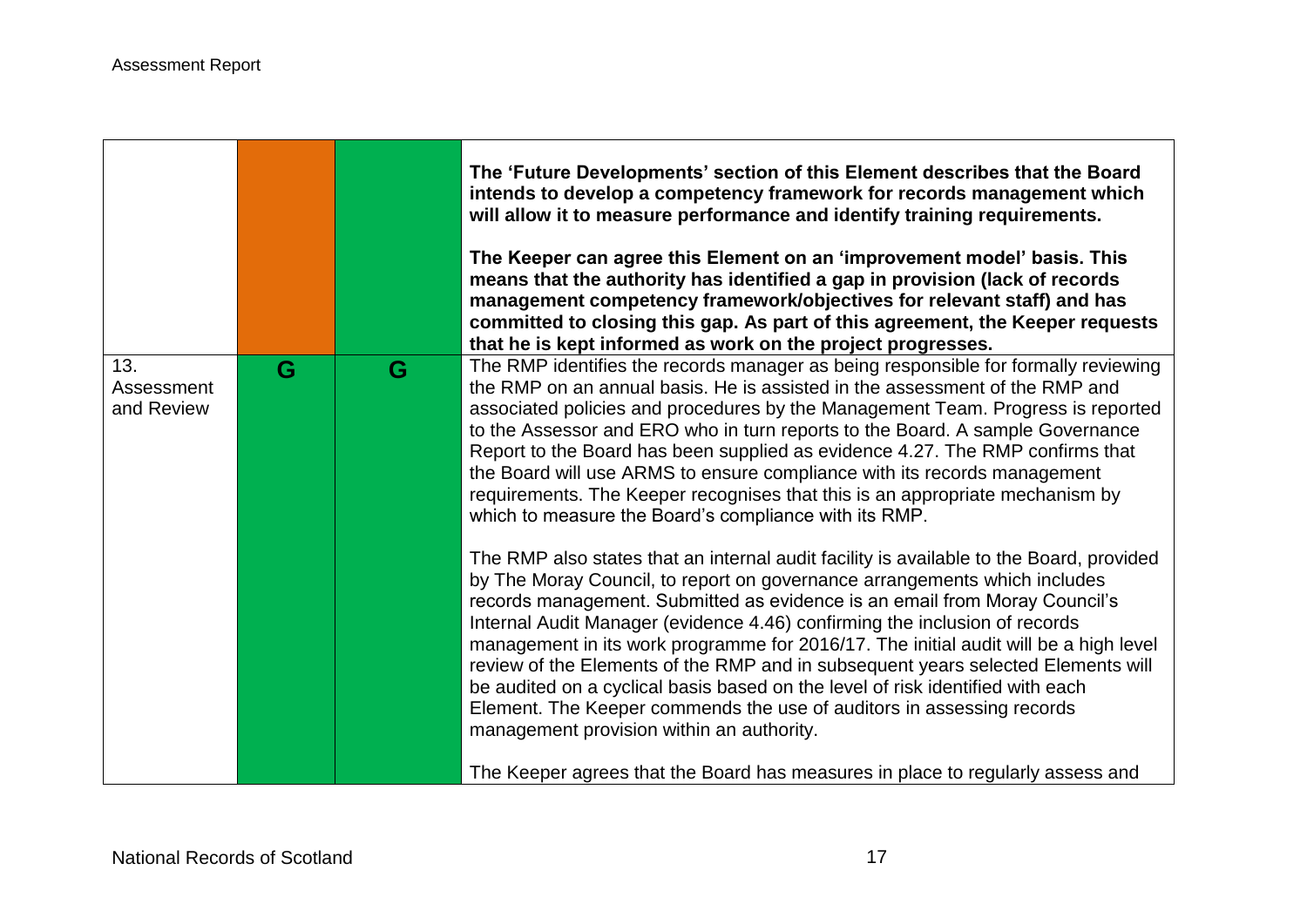|             |   |   | review the currency of its records management provisions.                                                                                                  |
|-------------|---|---|------------------------------------------------------------------------------------------------------------------------------------------------------------|
| 14. Shared  | G | G | The RMP states that the Board shares information with a third party in limited                                                                             |
| Information |   |   | circumstances but when it does happen an appropriate agreement is entered into.                                                                            |
|             |   |   | Section 11c of the Board's Information Technology Security Policy (evidence 4.5)                                                                           |
|             |   |   | covers its approach to Data Protection.                                                                                                                    |
|             |   |   | Also submitted is a Minute of Agreement (evidence 4.29) between all Assessors and                                                                          |
|             |   |   | Valuation Joint Boards. The Agreement governs the development of a portal                                                                                  |
|             |   |   | website to allow access to information relating to council tax banding, electoral                                                                          |
|             |   |   | registration and non-domestic rating. The Agreement commits each Assessor to                                                                               |
|             |   |   | complying with the Data Protection Act 1998.                                                                                                               |
|             |   |   | A Minute of Agreement between Scottish Electoral Registration Officers for sharing                                                                         |
|             |   |   | the data of 14 to 17 year olds (evidence 4.30) has been submitted. Section 7 of the                                                                        |
|             |   |   | Agreement relates to information governance.                                                                                                               |
|             |   |   |                                                                                                                                                            |
|             |   |   | A template Minute of Agreement between Grampian ERO and third parties for the                                                                              |
|             |   |   | sharing of data in relation to electoral registration has been supplied as evidence<br>4.31. Section 7 of the Agreement relates to information governance. |
|             |   |   |                                                                                                                                                            |
|             |   |   | A sample Agreement has been supplied for the sharing of information in Valuation                                                                           |
|             |   |   | Rolls between the Assessor and Aberdeen City and Aberdeenshire Councils                                                                                    |
|             |   |   | (evidence 4.32).                                                                                                                                           |
|             |   |   | The Keeper agrees that there are procedures in place to ensure that information can                                                                        |
|             |   |   | be shared with other bodies in a secure manner and with consideration given to                                                                             |
|             |   |   | information governance.                                                                                                                                    |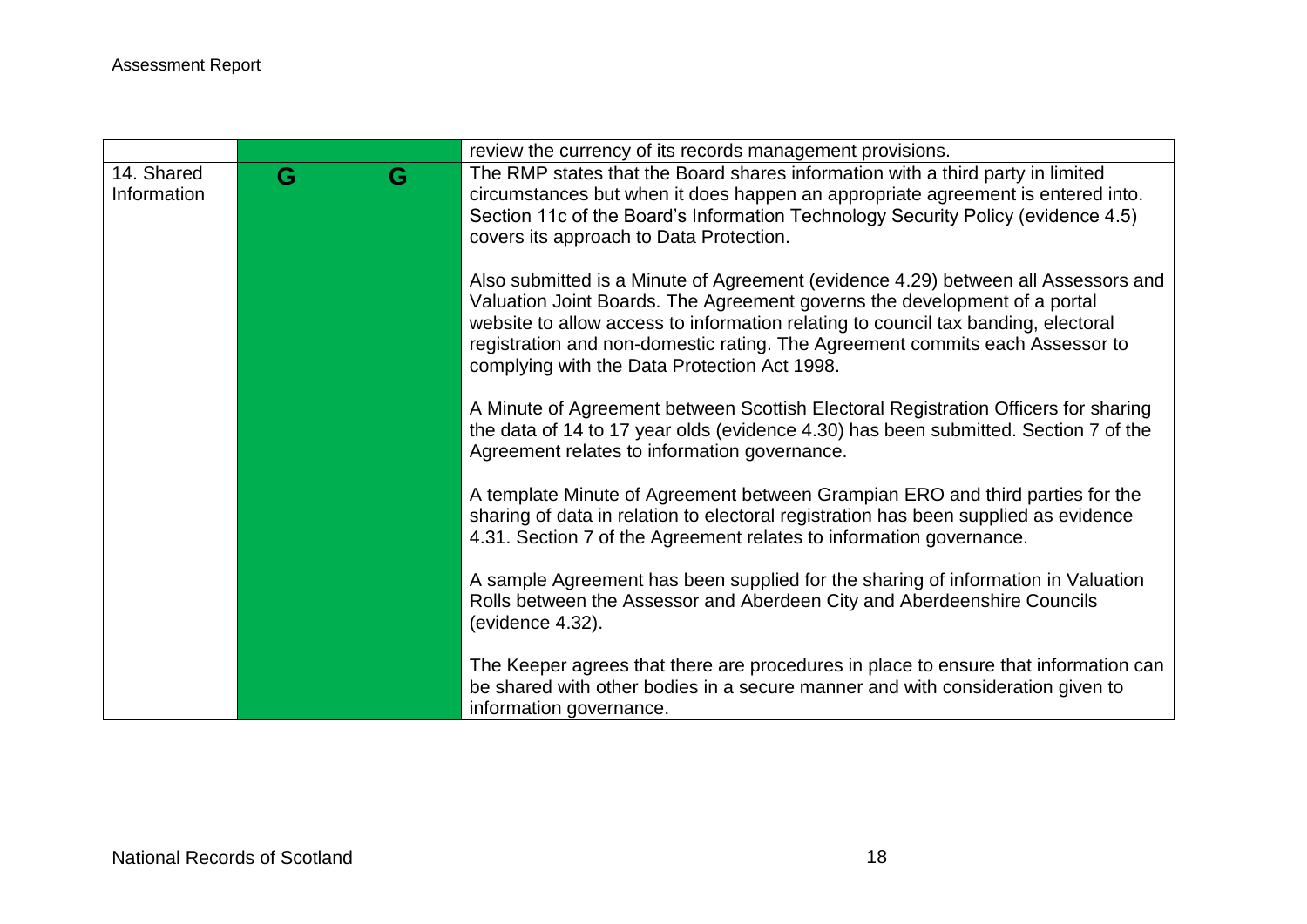## **6. Keeper's Summary**

Elements 1-14 that the Keeper considers should be in a public authority records management plan have been properly considered by Grampian Valuation Joint Board. Policies and governance structures are in place to implement the actions required by the plan.

Elements that require development by Grampian Valuation Joint Board are as follows:

**Element 7 - The Keeper can agree this Element on an 'improvement model' basis. This means that the authority has identified a gap in provision (the lack of formal arrangements to transfer records identified for permanent preservation to a suitable archive) and has evidenced a commitment to closing the gap. This agreement is conditional on receiving the agreed finalised Service Level agreement six months from the date of agreement of this RMP. Should the Keeper not receive the Agreement within this timescale he may re-consider his agreement of this Element, and accordingly as archiving arrangements are specifically mentioned in the Public Records (Scotland) Act 2011, the RMP.** 

# **7. Keeper's Determination**

Based on the assessment process detailed above, the Keeper agrees the RMP of Grampian Valuation Joint Board.

The Keeper recommends that Grampian Valuation Joint Board should publish its agreed RMP as an example of good practice within the authority and the sector.